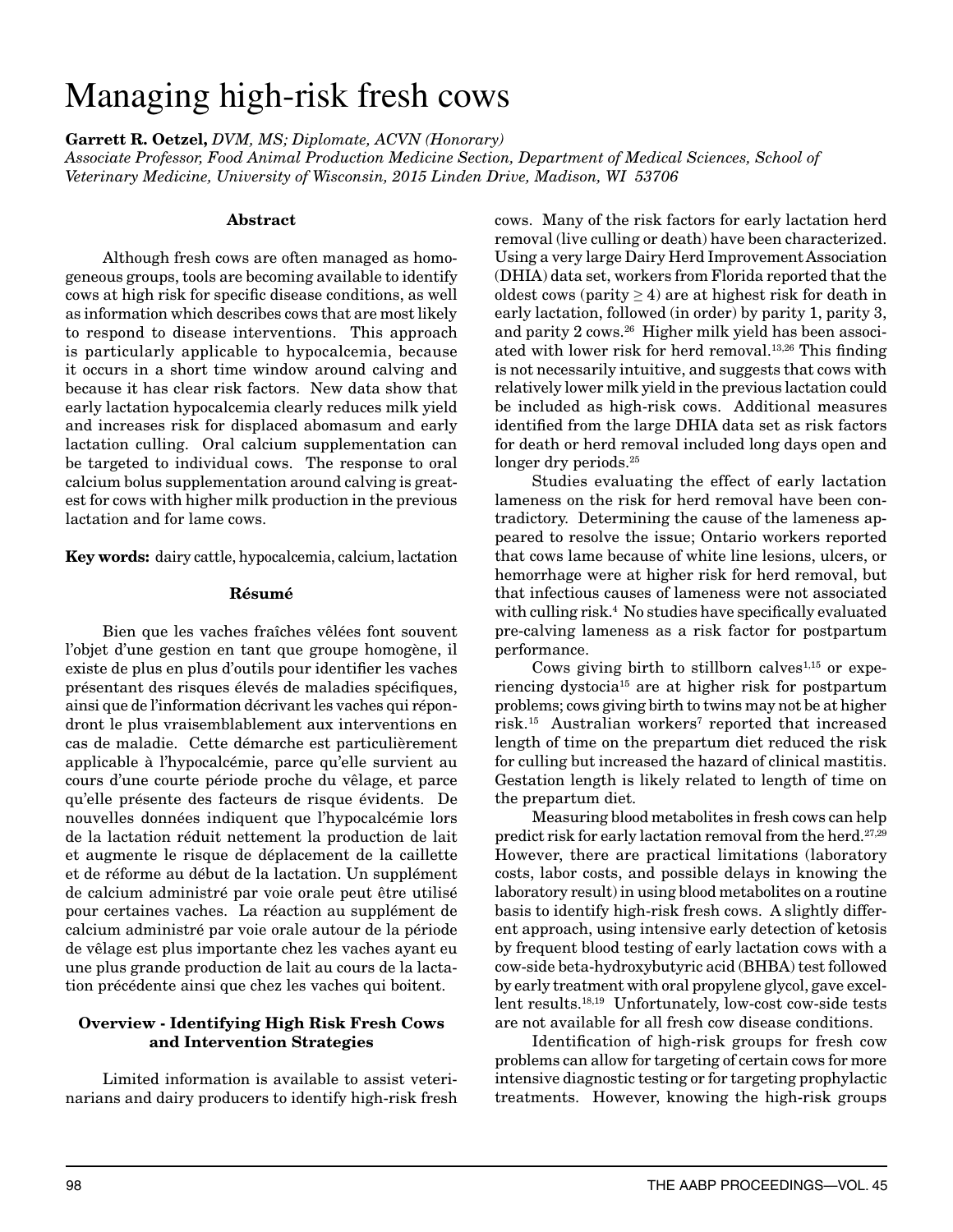does not necessarily equate to increased effectiveness of management strategies or prophylactic treatments directed at preventing these problems. Additional research data are necessary to precisely establish which subpopulations of cows respond well to specific interventions and to quantify the effect of each intervention.

## **Hypocalcemia Overview**

Hypocalcemia is particularly amenable to strategies tailored to individual cows or targeted groups of cows. First, a substantial proportion of cows are affected by hypocalcemia. Average blood calcium concentrations noticeably decline in second or greater lactation cows around calving, with the lowest concentrations occurring about 12 to 24 hours after calving (Figure 1).<sup>12,17</sup>

A cow does not necessarily have to become recumbent (down) to be negatively affected by hypocalcemia. With or without obvious clinical signs, hypocalcemia has been linked to a variety of secondary problems in postfresh cows.12,22 This happens because blood calcium is essential for muscle and nerve function – particularly functions that support skeletal muscle strength and gastrointestinal motility. Problems in either of these areas can trigger a cascade of negative events that ultimately reduce dry matter intake, increase metabolic diseases, and decrease milk yield.12 This is illustrated in Figure 2.

Subclinical hypocalcemia can be defined as low blood calcium concentrations without clinical signs of milk fever. Subclinical hypocalcemia affects about 50% of second and greater lactation dairy cattle fed typical pre-fresh diets. If anions are supplemented to reduce



**Figure 1.** Plasma concentrations of total calcium before and after calving in mature Jersey cows with (n=8) or without (n=19) clinical milk fever. Data adapted from Kimura K, Reinhardt TA, Goff JP. Parturition and hypocalcemia blunts calcium signals in immune cells of dairy cattle. *J Dairy Sci* 2006;89:2588-2595.

the risk for milk fever, the percentage of hypocalcemic cows is reduced to about 15 to 25%.21

Subclinical hypocalcemia is more costly than clinical milk fever because it affects a much higher percentage of cows in the herd. $22$  For example, if a 2000-cow herd has a 2% annual incidence of clinical milk fever and each case of clinical milk fever costs \$300,<sup>14</sup> the loss to the dairy from clinical cases is about \$12,000 per year. If the same herd has a 30% annual incidence of subclinical hypocalcemia in second and greater lactation cows (assume 65% of cows in the herd) and each case costs \$125 (an estimate that accounts for milk yield reduction and direct costs due to increased ketosis and displaced abomasum), then the total herd loss from subclinical hypocalcemia is about \$48,750 per year. This is about four times greater than the cost of the clinical cases.

A recently published, large multi-site study shows that hypocalcemia around calving is most strongly associated with reduced milk yield<sup>3</sup> and increased risk for displaced abomasum.2 These studies also demonstrated that the cutpoint for serum total calcium is higher (about 8.5 mg/dl) than was previously assumed (Figures 3 and 4).

# **Treatments for Subclinical Hypocalcemia and Clinical Milk Fever**

Clinical signs of milk fever in dairy cattle around calving may, for convenience, be divided into three stages. Stage I milk fever is early signs without recumbency. It may go unnoticed because its signs are subtle and transient. Affected cattle may appear excitable, nervous, or weak. Some may shift their weight frequently and shuffle their hind feet.<sup>22</sup>

Some cows become hypocalcemic at times other than calving and exhibit clinical signs similar to those



# Early postpartum hypocalcemic cascade

**Figure 2.** Proposed mechanisms for reduction in milk yield in early lactation cows due to hypocalcemia.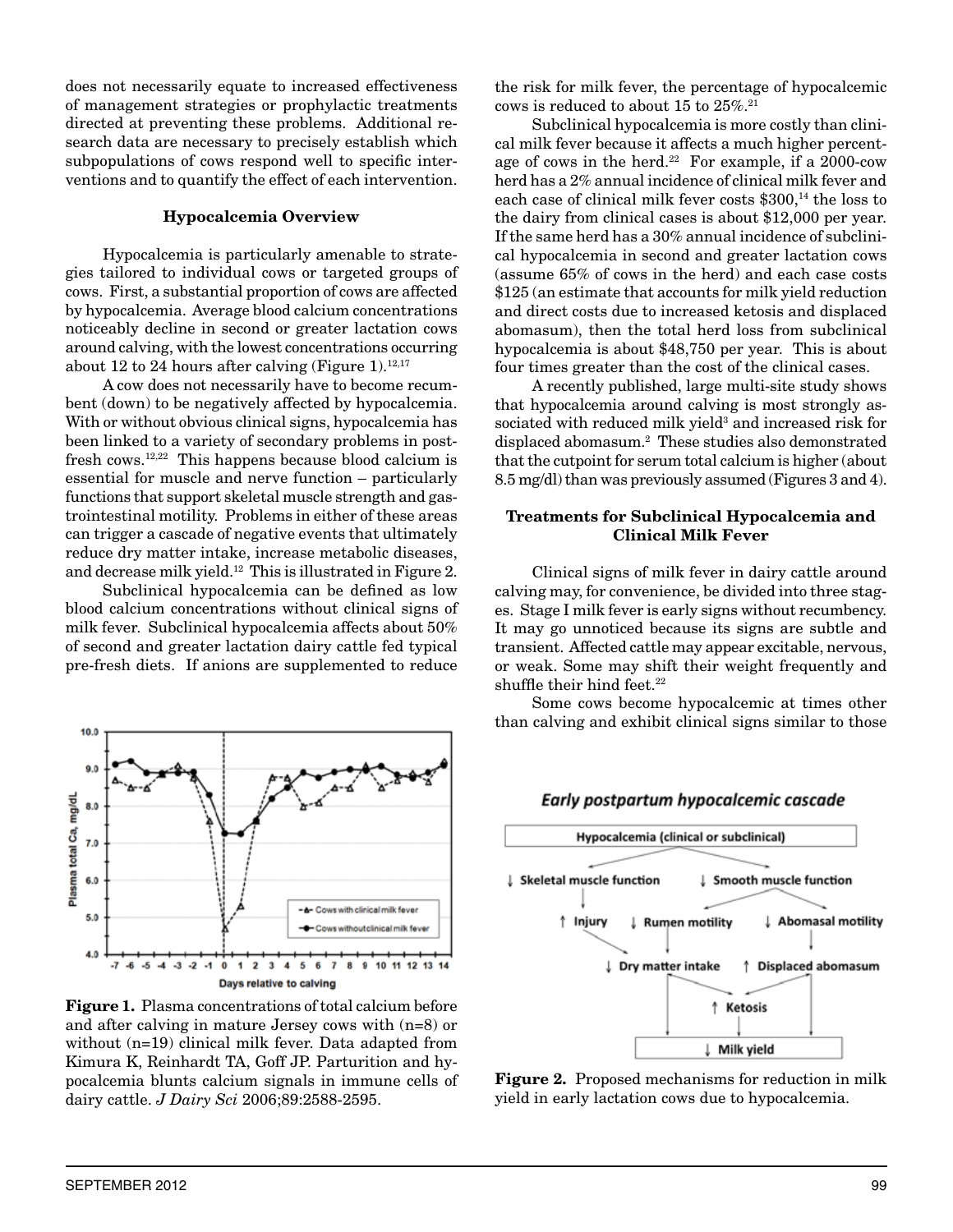

**Figure 3.** Effect of serum total calcium on milk yield for the first four DHI tests after calving. Different cutpoints were derived for serum samples collected on weeks -1, 1, 2, and 3 after calving. Data are from 2,365 cows in 55 Holstein herds in Canada and the US and are adapted from Chapinal N, Carson ME, LeBlanc SJ, Leslie KE, Godden S, Capel M, Santos JE, Overton MW, Duffield TF. The association of serum metabolites in the transition period with milk production and early-lactation reproductive performance. *J Dairy Sci* 2012;95:1301- 1309. Reference line for total calcium is from Kimura K, Reinhardt TA, Goff JP. Parturition and hypocalcemia blunts calcium signals in immune cells of dairy cattle. *J Dairy Sci* 2006;89:2588-2595.

described above for Stage I milk fever. Such non-parturient hypocalcemias are often triggered by periods of unusual stress or decreased dry matter intake. This condition is most commonly seen in cows in the first two to 10 days of lactation, cows that are in heat, cows with severe digestive upsets, or cows suffering from severe (toxic) mastitis.22

Oral calcium supplementation is the best approach for hypocalcemic cows that are still standing, such as cows in Stage 1 hypocalcemia or who have undetected subclinical hypocalcemia.<sup>22</sup> A cow absorbs an effective amount of calcium into her bloodstream within about 30 minutes of supplementation.<sup>9</sup> Blood calcium concentrations are supported for only about four to six hours afterwards<sup>9,10</sup> for most forms of oral calcium supplementation.

Intravenous (IV) calcium is not recommended for treating cows that are still standing.<sup>22</sup> Treatment with IV calcium rapidly increases blood calcium concentrations to extremely high and potentially dangerous levels.11 Extremely high blood calcium concentrations may cause fatal cardiac complications and (perhaps most importantly) shut down the cow's own ability to mobilize the calcium she needs at this critical time.<sup>22</sup> Cows



**Figure 4.** Effect of serum total calcium on the odds for displaced abomasum after calving. Different cutpoints were derived for serum samples collected on weeks -1, 1, 2, and 3 after calving. Data are from 2,365 cows in 55 Holstein herds in Canada and the US and are adapted from Chapinal N, Carson M, Duffield TF, Capel M, Godden S, Overton M, Santos JE, LeBlanc SJ. The association of serum metabolites with clinical disease during the transition period. *J Dairy Sci* 2011;94:4897- 4903. Reference line for total calcium is from Kimura K, Reinhardt TA, Goff JP. Parturition and hypocalcemia blunts calcium signals in immune cells of dairy cattle. *J Dairy Sci* 2006;89:2588-2595.

treated with IV calcium often suffer a hypocalcemic relapse 12 to 18 hours later.<sup>5,30</sup> The problems with IV calcium treatment are illustrated in Figure 5.

Cows in Stage II milk fever are down but not flat out on their side. They exhibit moderate to severe depression, partial paralysis, and typically lie with their head turned into their flank. Stage III hypocalcemic cows are flat out on their side, completely paralyzed, typically bloated, and are severely depressed (to the point of coma). They will die within a few hours without treatment.<sup>22</sup>

Stage II and Stage III cases of milk fever should be treated immediately with slow IV administration of 500 ml of a 23% calcium gluconate solution. This provides 10.8 grams of elemental calcium, which is more than sufficient to correct the cow's entire deficit of calcium (about 4 to 6 grams). Giving larger doses of calcium in the IV treatment has no benefit.8 Treatment with IV calcium should be given as soon as possible, as recumbency can quickly cause severe musculoskeletal damage.

To reduce the risk for relapse, recumbent cows that respond favorably to IV treatment need additional oral calcium supplementation once they are alert and able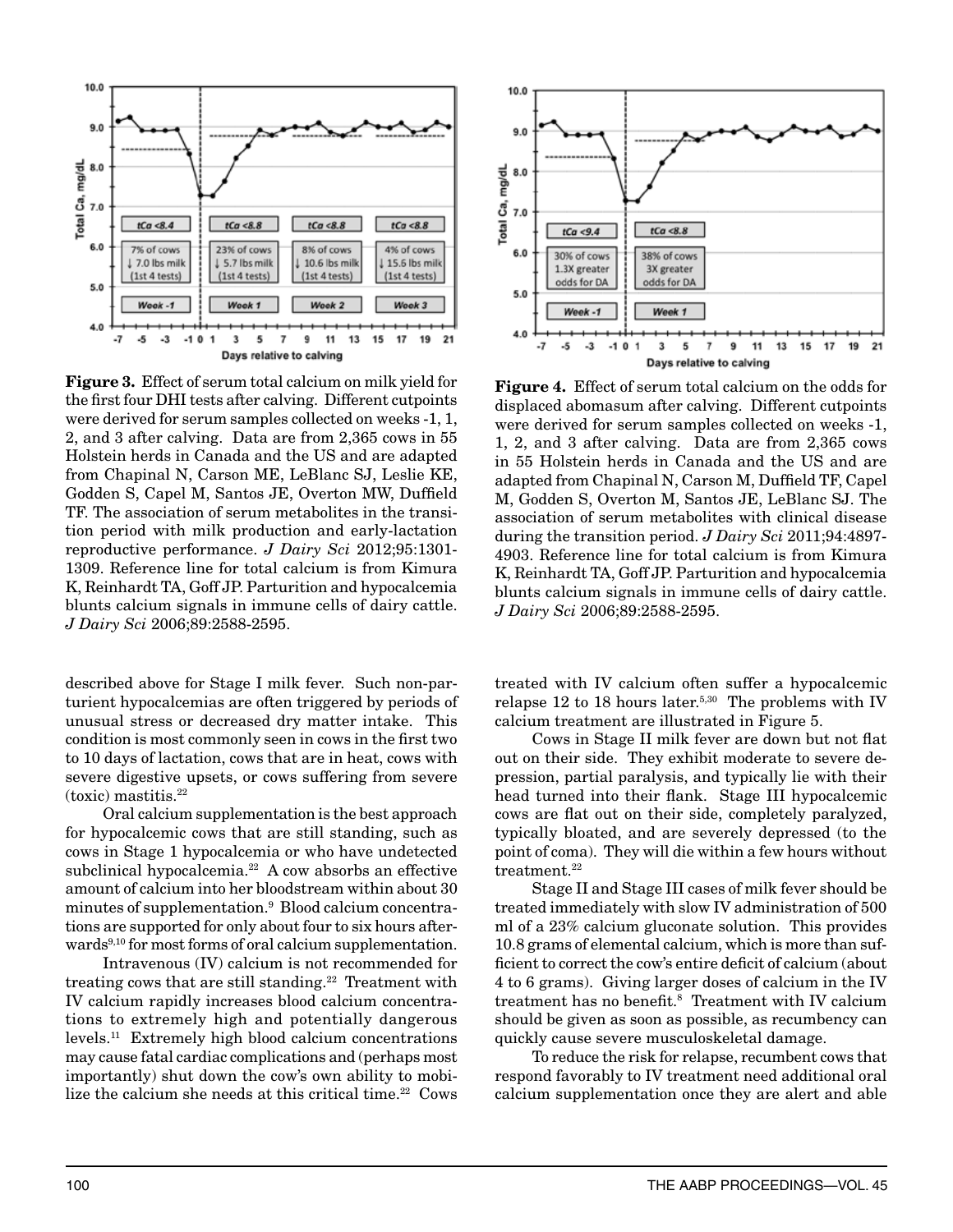

**Figure 5.** Effect of IV calcium treatment with 10.5 g of elemental calcium on serum total calcium concentrations in a mature Jersey cow with clinical milk fever. Data adapted from Goff JP. Treatment of calcium, phosphorus, and magnesium balance disorders. *Vet Clin North Am Food Anim Pract* 1999;15:619-639.

to swallow, followed by a second oral supplement about 12 hours later. $22,30$ 

Transient hypocalcemia can occur in cows whenever they go off feed or have periods of decreased intestinal motility.6 It can be difficult to tell which comes first – the hypocalcemia or the gastrointestinal stasis. Whatever the case, the two problems can positively reinforce each other. During the experimental induction of hypocalcemia,<sup>16</sup> ruminal contractions ceased well before the onset of clinical signs of milk fever. Off-feed cows, particularly in early lactation, are very likely to benefit from prompt oral calcium supplementation.

Even herds with successful anionic salts programs and minimal clinical cases of milk fever will benefit from strategic use of oral calcium supplements.23 Start by supplementing all standing cows who have clinical signs of hypocalcemia and all down cows following successful IV treatment. For herds with a high incidence of hypocalcemia, it may also be economically beneficial to strategically supplement all fresh cows with oral calcium. Finally, cows with high milk yield in the previous lactation (>105% of herd average ME milk production) and lame cows have the best response to oral calcium supplementation.<sup>23</sup> These cows gave  $6.8$  lb  $(3.1 \text{ kg})$  more milk at first DHI test compared to unsupplemented cows.

### **Types of Oral Calcium Supplementation**

The source of calcium in an oral supplement and its physical form greatly influence calcium absorption and blood calcium responses. A series of experiments has

shown that calcium chloride has the greatest ability to support blood calcium concentrations.<sup>9,10</sup> This can be explained by its high calcium bioavailability and its ability to invoke an acidic response in the cow, which causes her to mobilize more of her own calcium stores. Providing a typical amount of elemental calcium chloride (e.g., 50 grams of elemental calcium) in a small oral dose (e.g., 250 mL water) provided the best absorption (Figure 6). Administering 100 grams of elemental calcium from calcium chloride in water resulted in an excessive increase in blood calcium concentrations - perhaps enough to shut down the cow's own calcium homeostatic mechanisms and to invoke a calcitonin response to protect her from hypercalcemia.

The risk of aspiration is great when thin liquids are given orally, and calcium chloride is very caustic to upper respiratory tissues. Calcium propionate is more slowly absorbed (presumably because it is not acidogenic) and must be given at higher doses of elemental calcium (usually 75 to 125 grams – Figure 7). Calcium propionate has the property of being glucogenic as well as providing supplemental calcium.

Calcium carbonate in water did not increase blood calcium concentrations at all (Figure 8).9 This may be explained by its poorer bioavailability and by the alkalogenic response it can invoke.

A combination of calcium chloride and calcium sulfate delivered in a fat-coated bolus<sup>a</sup> resulted in more sustained improvements in blood calcium concentrations (Figure 9) than were observed in previous studies with oral calcium chloride or calcium propionate in water.<sup>28</sup>



**Figure 6.** Effect of two different doses of oral calcium chloride on plasma total calcium concentrations, expressed as percent of baseline values. Data adapted from Goff JP, Horst RL. Oral administration of calcium salts for treatment of hypocalcemia in cattle. *J Dairy Sci* 1993;76:101-108.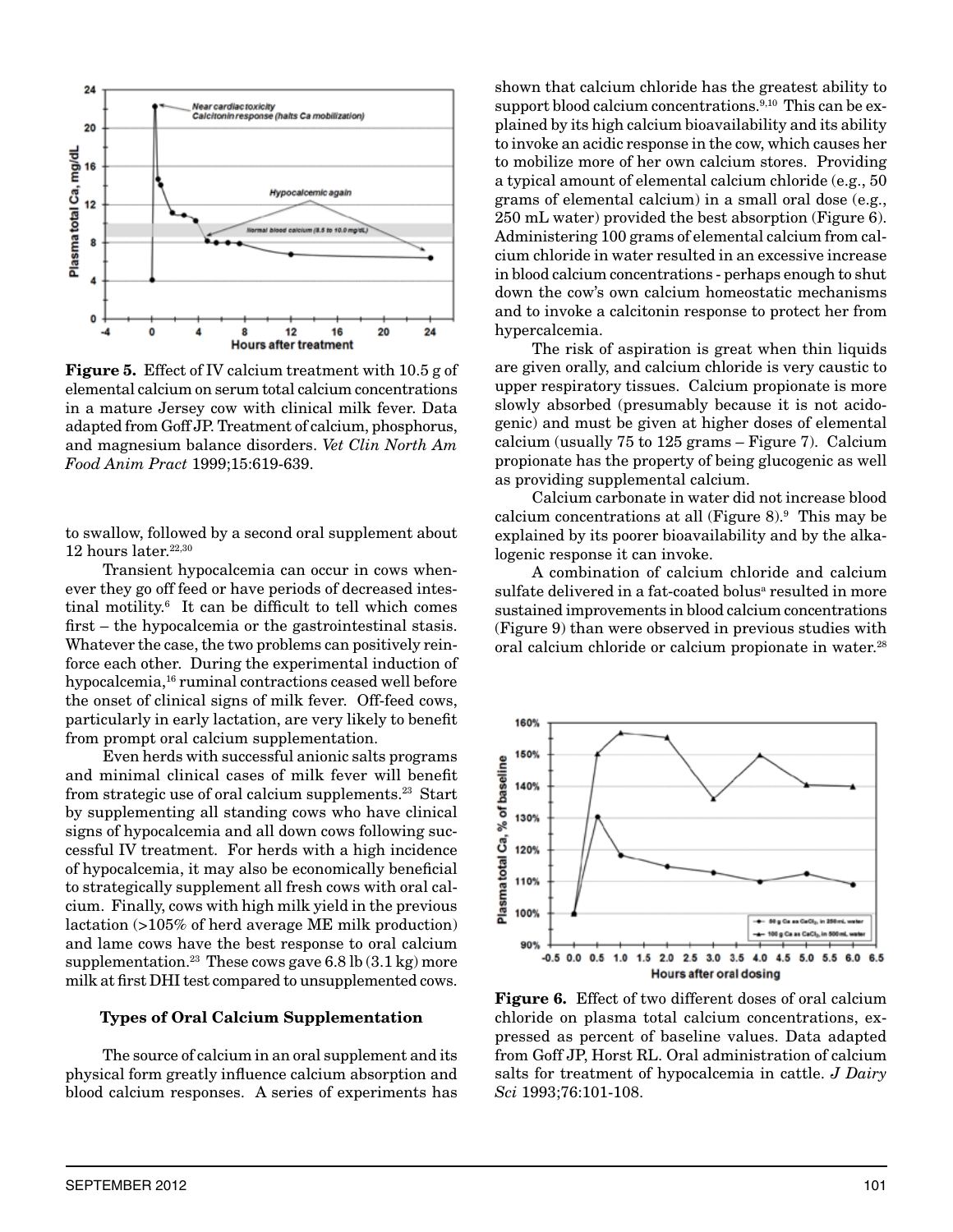

**Figure 7.** Effect of oral calcium chloride and oral calcium propionate on plasma total calcium concentrations, expressed as percent of baseline values. Data adapted from Goff JP, Horst RL. Oral administration of calcium salts for treatment of hypocalcemia in cattle. *J Dairy Sci* 1993;76:101-108 and from Goff JP, Horst RL. Calcium salts for treating hypocalcemia: carrier effects, acid-base balance, and oral versus rectal administration. *J Dairy Sci* 1994;77:1451-1456.



**Figure 8.** Effect of oral calcium chloride and oral calcium carbonate on plasma total calcium concentrations, expressed as percent of baseline values. Data adapted from Goff JP, Horst RL. Oral administration of calcium salts for treatment of hypocalcemia in cattle. *J Dairy Sci* 1993;76:101-108.

This encapsulated version of calcium salts had the advantages of not having an unpleasant taste to the cow, having little to no waste of the oral formulation, no risk for aspiration pneumonia, and a more prolonged release of the oral calcium.26 These workers reported



**Figure 9.** Effect of administration of two fat-coated oral calcium boluses<sup>a</sup> on blood ionized calcium concentrations (expressed as percent of baseline) at calving and 12 hours later. Experimental animals were Holstein cows (n=20) with hypocalcemia at calving. Data adapted from Sampson JD, Spain JN, Jones C, Carstensen L. Effects of calcium chloride and calcium sulfate in an oral bolus given as a supplement to postpartum dairy cows. *Vet Ther* 2009;10:131-139.

a four-fold reduction in the odds for developing clinical milk fever in cows that were supplemented with four boluses around calving.24

# **Subcutaneous Calcium Treatment**

Subcutaneous calcium can be used to support blood calcium concentrations around calving, but has substantial limitations.<sup>11</sup> Absorption of calcium from subcutaneous administration requires adequate peripheral perfusion. It may be ineffective in cows that are severely hypocalcemic or dehydrated. Subcutaneous calcium injections are irritating and can cause tissue necrosis; administration should be limited to no more than 75 mL of a 23% calcium gluconate solution (about 1.5 g elemental calcium) per site. Calcium solutions that also contain glucose should not be given subcutaneously. Glucose is very poorly absorbed when given by this route. Abscessation and tissue sloughing may result when glucose is given subcutaneously.

The kinetics of subcutaneously administered calcium indicate that it is well-absorbed initially, but that blood concentrations fall back to baseline values in about six hours (Figure 10).<sup>11</sup> Thus, repeat doses would be necessary to equal the sustained blood calcium support that is possible with oral calcium boluses.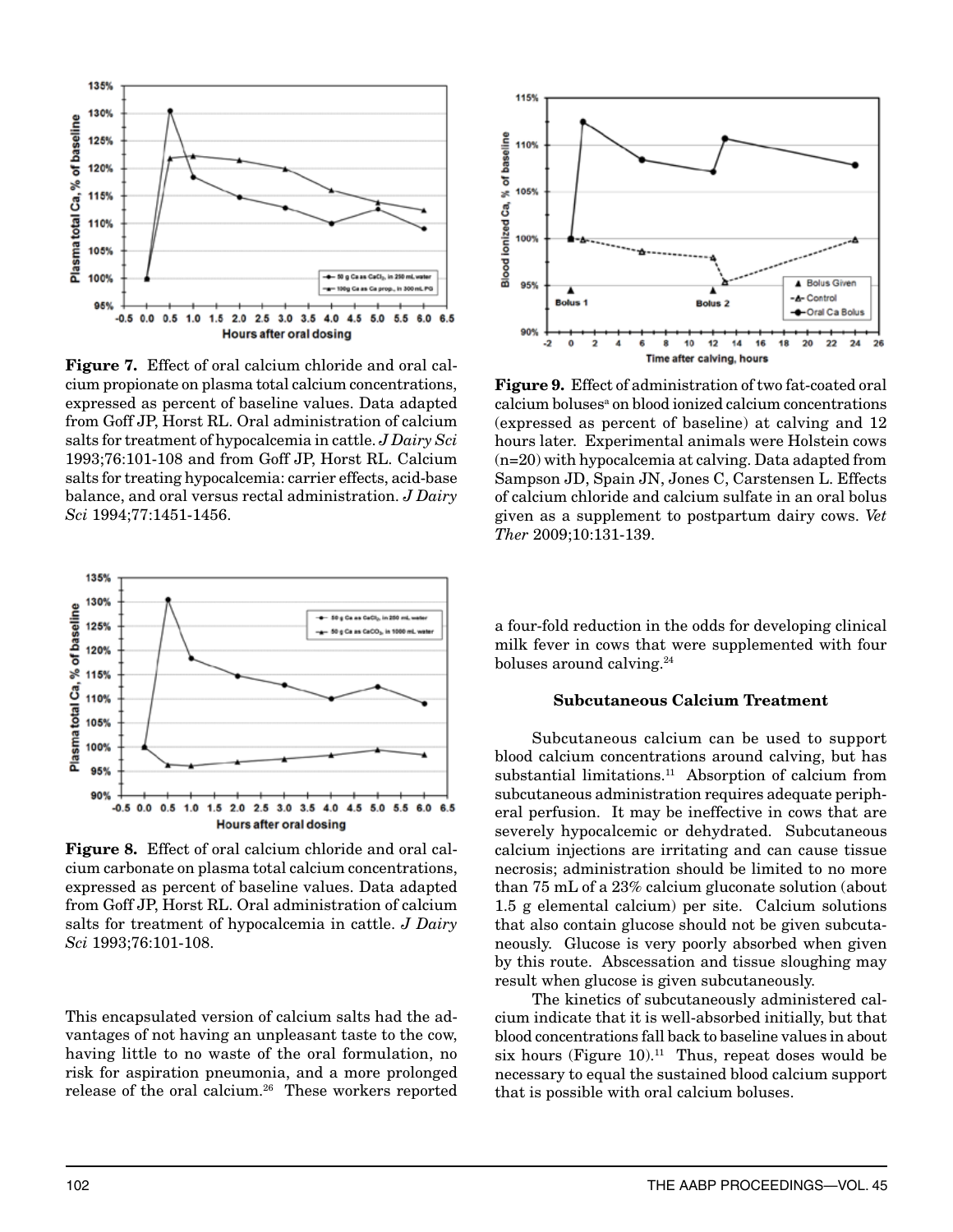

**Figure 10.** Effect of subcutaneous administration of 500 mL of 23% calcium gluconate on plasma total calcium, expressed as percent of baseline. The 500 ml solution was divided into 10 different sites. Data adapted from Goff JP. Treatment of calcium, phosphorus, and magnesium balance disorders. *Vet Clin North Am Food Anim Pract* 1999;15:619-639.

## **Timing of Oral Calcium Supplementation Relative to Calving**

Strategies for giving oral calcium supplements around calving should include at least two doses - one at calving and a second dose the next day. The expected nadir in blood calcium concentrations occurs between 12 and 24 hours after calving (Figure 11).<sup>11,28</sup> Giving only one oral calcium supplement around calving time leaves the cow without support when her blood calcium concentrations are naturally the lowest. It is interesting to note that the original protocols for oral calcium supplementation called for four doses – one about 12 hours before calving, one at calving, one 12 hours post-calving, and one 24 hours post-calving. It was very difficult to predict when at cow was in fact about 12 hours from expected calving, and many cows calved without receiving this dose.20 The dose at calving is not practically challenging to administer, and providing a dose sometime the day after calving will provide critical support around the time of nadir and can still be practical in large dairies where the post-fresh pen is locked up just once daily.

### **Endnote**

a Bovikalc®, Boehringer Ingelheim Vetmedica, St. Joseph, MO

#### **References**



**Figure 11.** Blood total calcium concentrations (extrapolated from ionized calcium results) from 10 control cows. Experimental animals were Holstein cows (n=10) with hypocalcemia at calving. The nadir in calcium concentrations occurs sometime between 12 and 24 hours after calving. Data adapted from Sampson JD, Spain JN, Jones C, Carstensen L. Effects of calcium chloride and calcium sulfate in an oral bolus given as a supplement to postpartum dairy cows. *Vet Ther* 2009;10:131-139.

2. Chapinal N, Carson M, Duffield TF, Capel M, Godden S, Overton M, Santos JE, LeBlanc SJ. The association of serum metabolites with clinical disease during the transition period. *J Dairy Sci* 2011;94:4897- 4903.

3. Chapinal N, Carson ME, LeBlanc SJ, Leslie KE, Godden S, Capel M, Santos JE, Overton MW, Duffield TF. The association of serum metabolites in the transition period with milk production and earlylactation reproductive performance. *J Dairy Sci* 2012;95:1301-1309. 4. Cramer G, Lissemore KD, Guard CL, Leslie KE, Kelton DF. The association between foot lesions and culling risk in Ontario Holstein cows. *J Dairy Sci* 2009;92:2572-2579.

5. Curtis RA, Cote JF, McLennan MC, Smart JF, Rowe RC. Relationship of methods of treatment to relapse rate and serum levels of calcium and phosphorous in parturient hypocalcaemia. *Can Vet J* 1978;19:155-158.

6. DeGaris PJ, Lean IJ. Milk fever in dairy cows: a review of pathophysiology and control principles. *Vet J* 2008;176:58-69.

7. DeGaris PJ, Lean IJ, Rabiee AR, Heuer C. Effects of increasing days of exposure to prepartum transition diets on reproduction and health in dairy cows. *Aust Vet J* 2010;88:84-92.

8. Doze JG, Donders R, van der Kolk JH. Effects of intravenous administration of two volumes of calcium solution on plasma ionized calcium concentration and recovery from naturally occurring hypocalcemia in lactating dairy cows. *Am J Vet Res* 2008;69:1346-1350.

9. Goff JP, Horst RL. Oral administration of calcium salts for treatment of hypocalcemia in cattle. *J Dairy Sci* 1993;76:101-108.

10. Goff JP, Horst RL. Calcium salts for treating hypocalcemia: carrier effects, acid- base balance, and oral versus rectal administration. *J Dairy Sci* 1994;77:1451-1456.

11. Goff JP. Treatment of calcium, phosphorus, and magnesium balance disorders. *Vet Clin North Am Food Anim Pract* 1999;15:619-639. 12. Goff JP. The monitoring, prevention, and treatment of milk fever and subclinical hypocalcemia in dairy cows. *Vet J* 2008;176:50-57.

13. Grohn YT, Eicker SW, Ducrocq V, Hertl JA. Effect of diseases on the culling of Holstein dairy cows in New York State. *J Dairy Sci* 1998;81:966-978.

<sup>1.</sup> Bicalho RC, Galvao KN, Cheong SH, Gilbert RO, Warnick LD, Guard CL. Effect of stillbirths on dam survival and reproduction performance in Holstein dairy cows. *J Dairy Sci* 2007;90:2797-2803.